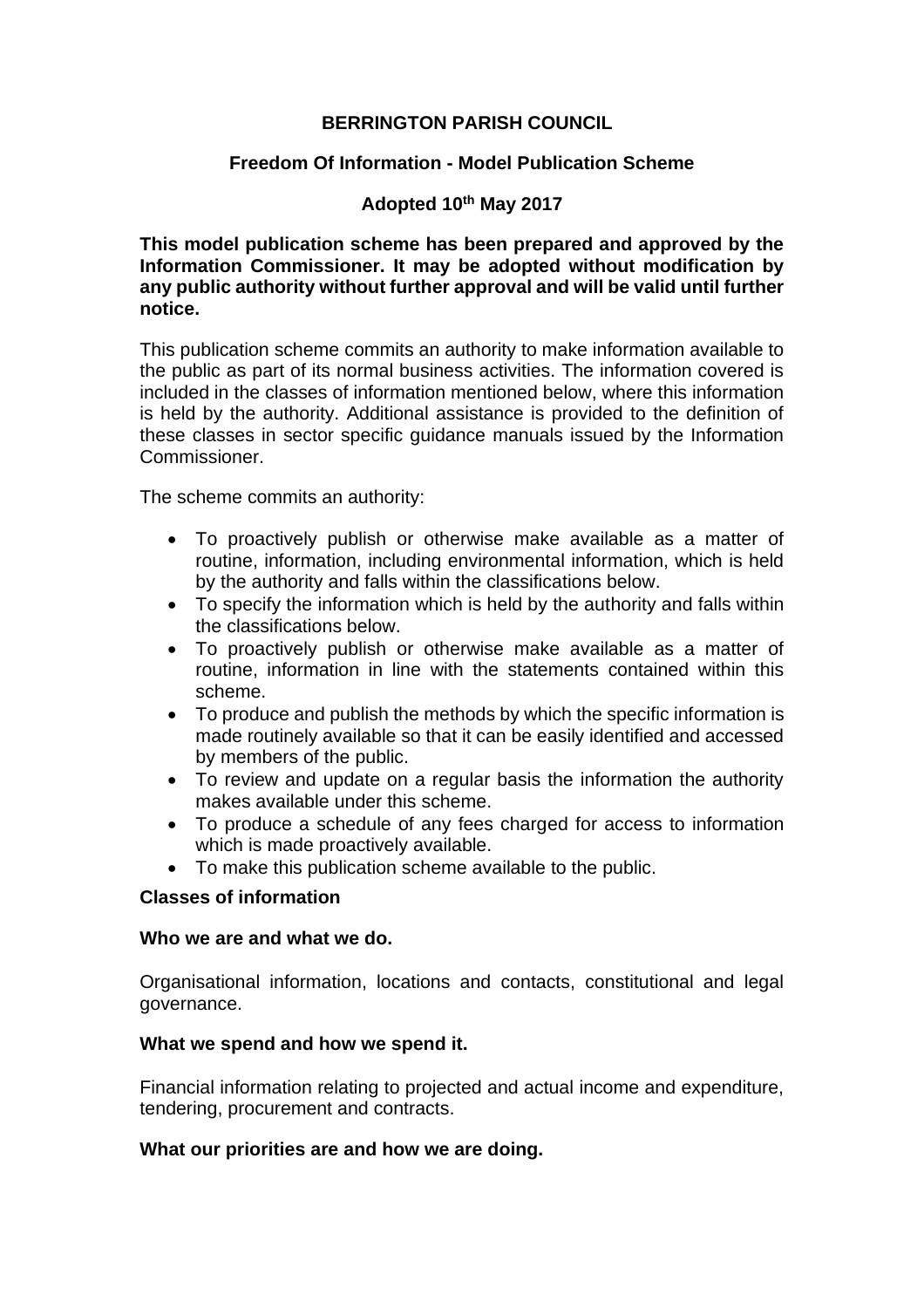Strategy and performance information, plans, assessments, inspections and reviews.

## **How we make decisions.**

Policy proposals and decisions. Decision making processes, internal criteria and procedures, consultations.

# **Our policies and procedures.**

Current written protocols for delivering our functions and responsibilities.

# **Lists and registers.**

Information held in registers required by law and other lists and registers relating to the functions of the authority.

# **The services we offer.**

Advice and guidance, booklets and leaflets, transactions and media releases. A description of the services offered.

The classes of information will not generally include:

- Information the disclosure of which is prevented by law, or exempt under the Freedom of Information Act, or is otherwise properly considered to be protected from disclosure.
- Information in draft form.
- Information that is no longer readily available as it is contained in files that have been placed in archive storage, or is difficult to access for similar reasons.

The method by which information published under this scheme will be made available

# **The authority will indicate clearly to the public what information is covered by this scheme and how it can be obtained.**

Where it is within the capability of a public authority, information will be provided on a website. Where it is impracticable to make information available on a website or when an individual does not wish to access the information by the website, a public authority will indicate how information can be obtained by other means and provide it by those means.

In exceptional circumstances some information may be available only by viewing in person. Where this manner is specified, contact details will be provided. An appointment to view the information will be arranged within a reasonable timescale.

Information will be provided in the language in which it is held or in such other language that is legally required. Where an authority is legally required to translate any information, it will do so.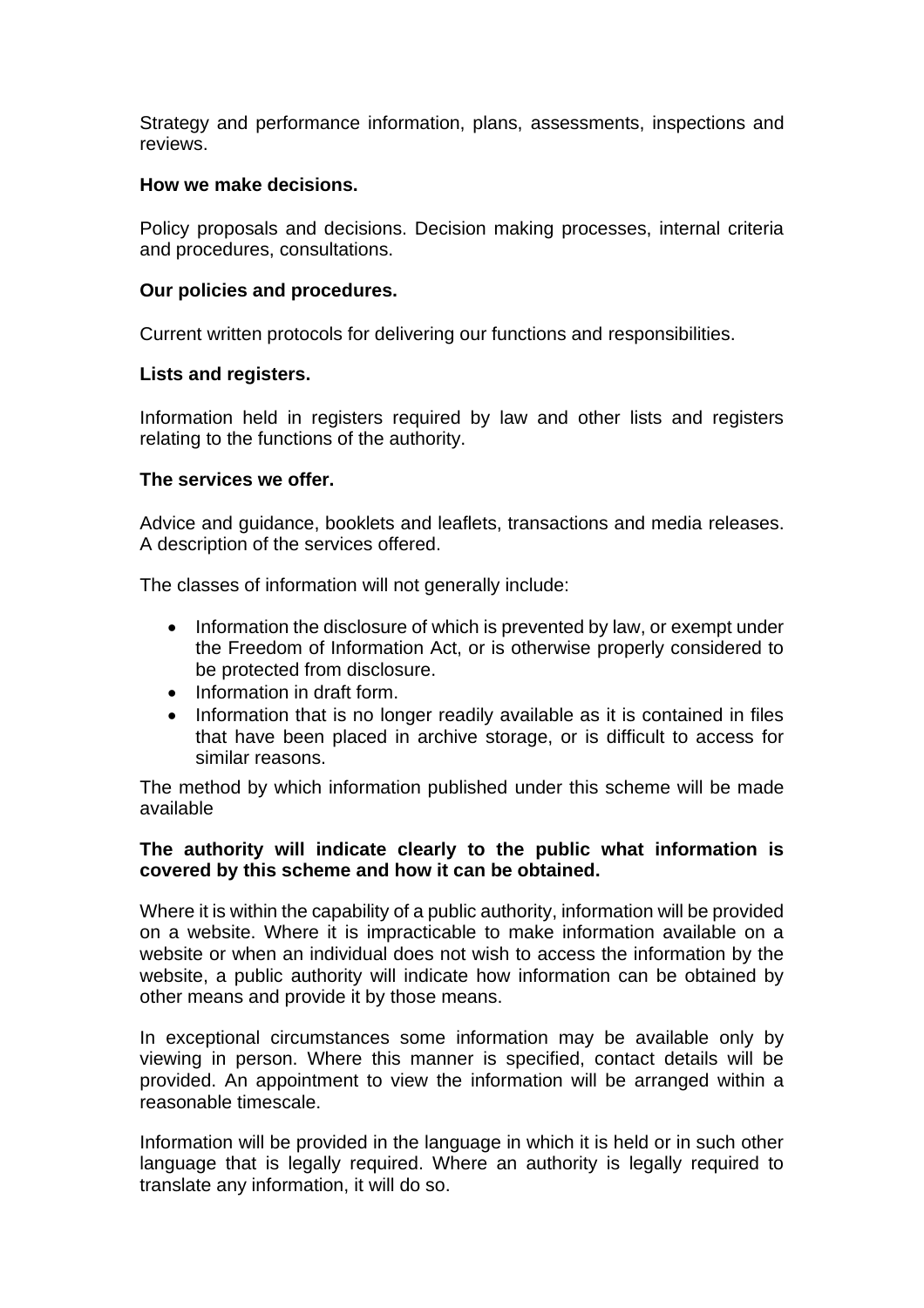Obligations under disability and discrimination legislation and any other legislation to provide information in other forms and formats will be adhered to when providing information in accordance with this scheme.

# **Charges which may be made for information published under this scheme.**

The purpose of this scheme is to make the maximum amount of information readily available at minimum inconvenience and cost to the public. Charges made by the authority for routinely published material will be justified and transparent and kept to a minimum.

Material which is published and accessed on a website will be provided free of charge.

Charges may be made for information subject to a charging regime specified by Parliament.

Charges may be made for actual disbursements incurred such as:

- photocopying
- postage and packaging
- the costs directly incurred as a result of viewing information

Charges may also be made for information provided under this scheme where they are legally authorised, they are in all the circumstances, including the general principles of the right of access to information held by public authorities, justified and are in accordance with a published schedule or schedules of fees which is readily available to the public.

If a charge is to be made, confirmation of the payment due will be given before the information is provided. Payment may be requested prior to provision of the information.

### **Written requests**

Information held by a public authority that is not published under this scheme can be requested in writing, when its provision will be considered in accordance with the provisions of the Freedom of Information Act.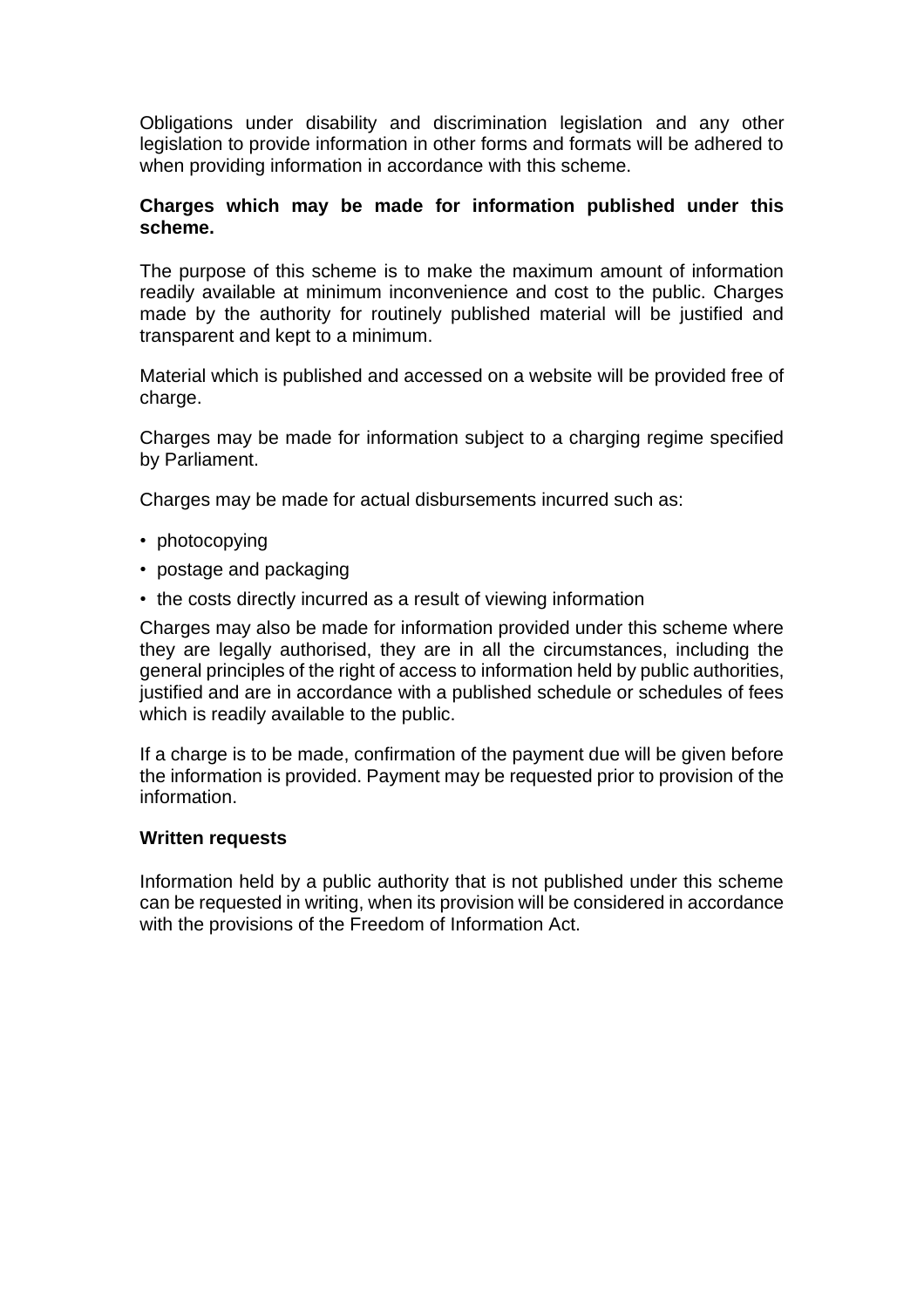#### **Information available from Berrington Parish Council under the Freedom of Information Model Publication Scheme**

**Persons can also request to view the information below at the Parish Council office free of charge, by prior appointment only. Older information may not be readily available in electronic format but can be requested in alternative format and requests will be considered in accordance with this scheme.**

| Information to be published-                                                                                                   | How the information can be<br>obtained                    | Cost                |
|--------------------------------------------------------------------------------------------------------------------------------|-----------------------------------------------------------|---------------------|
| Class1 - Who we are and what we do                                                                                             |                                                           |                     |
| (Organisational information, structures, locations and contacts)                                                               |                                                           |                     |
| Who's who on the Council & contact details for Parish Clerk & Council members                                                  | Website/email request to Clerk                            | Free                |
|                                                                                                                                | Hard Copy – contact the parish council<br>office          | 10 <sub>p</sub>     |
| Location of main Council office and accessibility details                                                                      | Website/email request to Clerk                            | Free                |
|                                                                                                                                | Hard copy                                                 | 10 <sub>p</sub>     |
| Staffing structure                                                                                                             | Website                                                   | Free                |
|                                                                                                                                | Hard Copy - contact the parish council                    | 10 <sub>p</sub>     |
|                                                                                                                                | office                                                    |                     |
| Class 2 - What we spend and how we spend it                                                                                    |                                                           |                     |
| (Financial information relating to projected and actual income and expenditure, procurement,<br>contracts and financial audit) |                                                           |                     |
| Annual return form and report by auditor                                                                                       | Website/email request to Clerk                            | Free                |
|                                                                                                                                | Hard Copy - contact the parish council                    | 60 <sub>p</sub>     |
|                                                                                                                                | office                                                    | $(6 \text{ sides})$ |
| Finalised budget & precept                                                                                                     | Hard Copy – contact the clerk                             | 10p/sheet           |
|                                                                                                                                | Email                                                     | Free                |
| <b>Financial Standing Orders and Regulations</b>                                                                               | Website/email request to Clerk                            | Free                |
|                                                                                                                                | Hard Copy - contact the parish council                    | 10p/sheet           |
|                                                                                                                                | office                                                    |                     |
| Grants given and received                                                                                                      | Website/email request to Clerk - Full<br>Council minutes. | Free                |
|                                                                                                                                |                                                           | 10p/sheet           |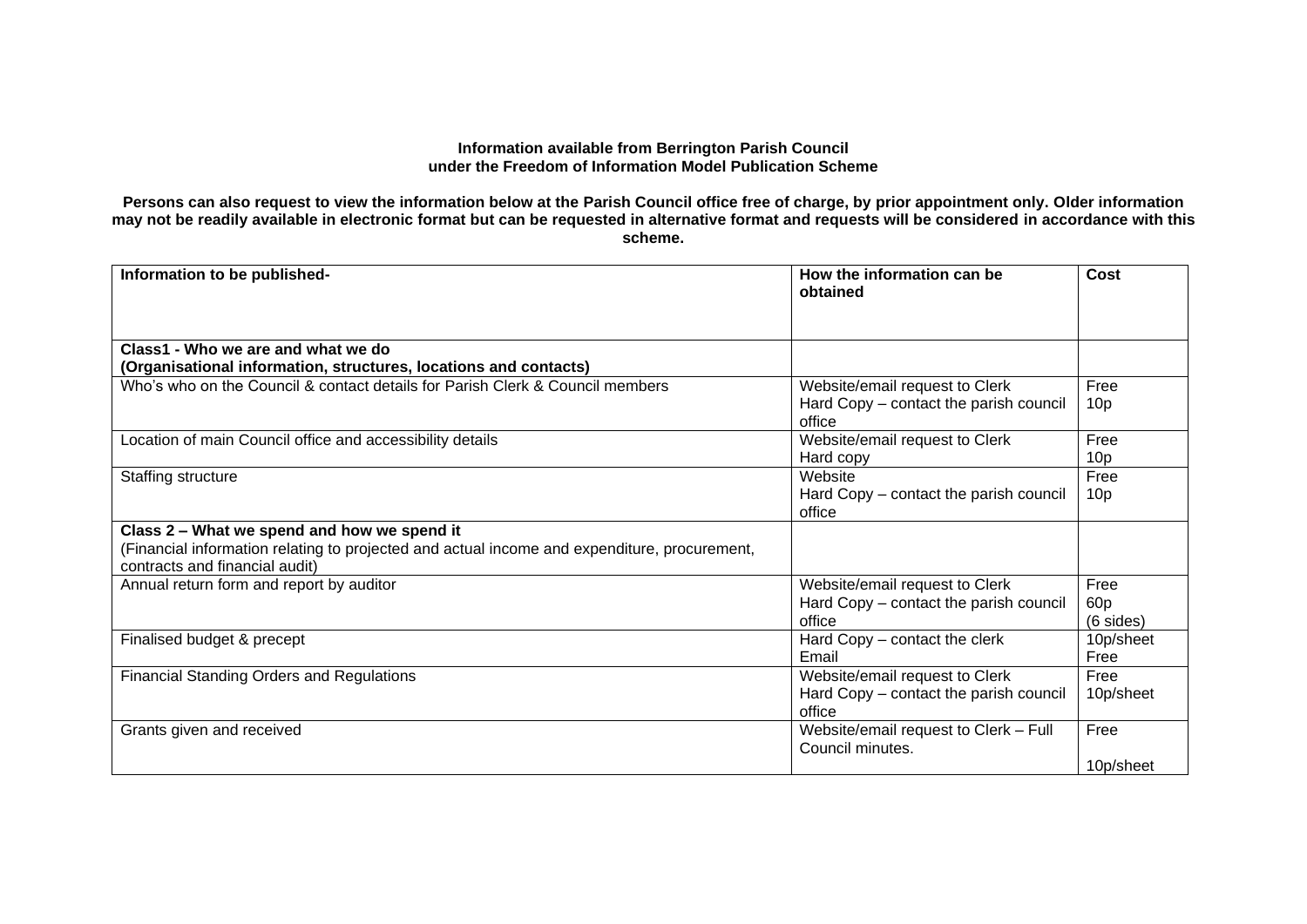|                                                                                                | Hard Copy - contact the parish council<br>office |                 |
|------------------------------------------------------------------------------------------------|--------------------------------------------------|-----------------|
| List of current contracts awarded and value of contract                                        | Website/email request to Clerk - Full            | Free            |
|                                                                                                | Council and Committee minutes.                   |                 |
|                                                                                                | Hard Copy - contact the parish council           | 10p/sheet       |
|                                                                                                | office                                           |                 |
| Members' allowances and expenses                                                               | Website/email request to Clerk - Full            | Free            |
|                                                                                                | Council minutes                                  | Free            |
|                                                                                                | Hard Copy - contact the parish council           |                 |
|                                                                                                | office                                           |                 |
| Class 3 - What our priorities are and how we are doing                                         |                                                  |                 |
| (Strategies and plans, performance indicators, audits, inspections and reviews)                |                                                  |                 |
|                                                                                                |                                                  |                 |
| Class 4 - How we make decisions                                                                |                                                  |                 |
| (Decision making processes and records of decisions)                                           |                                                  |                 |
| Timetable of meetings (Council, any committee/sub-committee meetings and parish meetings)      | Website/email request to Clerk                   | Free            |
|                                                                                                | Hard Copy - contact the parish council           | 10 <sub>p</sub> |
|                                                                                                | office                                           |                 |
| Agendas of meetings (as above)                                                                 | Website/email request to Clerk                   | Free            |
|                                                                                                | Hard Copy - contact the parish council           | Free            |
|                                                                                                | office                                           |                 |
|                                                                                                | Notice boards                                    | Free            |
| Minutes of meetings (as above) – nb this will exclude information that is properly regarded as | Website/email request to Clerk                   | Free            |
| private to the meeting.                                                                        | Hard Copy - contact the parish council           | 10p/sheet       |
|                                                                                                | office                                           |                 |
| Reports presented to council meetings - nb this will exclude information that is properly      | Hard Copy - contact the parish council           | 10p/sheet       |
| regarded as private to the meeting.                                                            | office                                           | Free            |
|                                                                                                | Email request to the Clerk<br>Website (Minutes)  | Free            |
| Responses to consultation papers                                                               | Hard Copy - contact the parish council           | 10p/sheet       |
|                                                                                                | office                                           |                 |
|                                                                                                |                                                  |                 |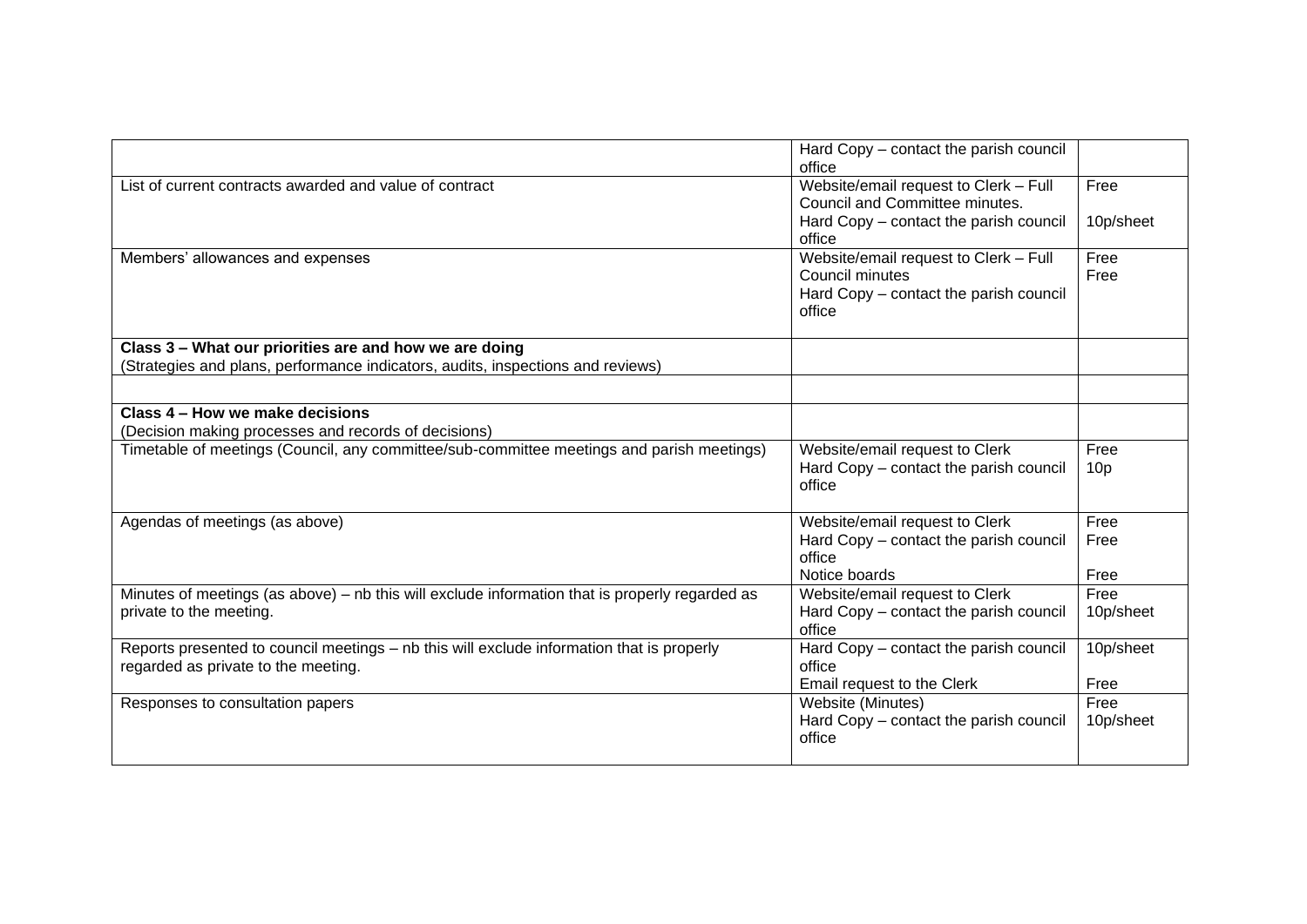| Responses to planning applications                                                                                                                                                                                                 | Hard Copy - contact the parish council<br>office<br>Website in minutes/email request to<br><b>Clerk</b> | 10p/sheet<br>Free         |
|------------------------------------------------------------------------------------------------------------------------------------------------------------------------------------------------------------------------------------|---------------------------------------------------------------------------------------------------------|---------------------------|
|                                                                                                                                                                                                                                    |                                                                                                         |                           |
| Class 5 - Our policies and procedures<br>(Current written protocols, policies and procedures for delivering our services and<br>responsibilities)                                                                                  |                                                                                                         |                           |
| Policies and procedures for the conduct of council business:<br>Procedural standing orders<br>Committee and sub-committee terms of reference<br>Delegated authority in respect of officers<br>Code of Conduct<br>Policy statements | Website/email request to Clerk<br>Hard Copy - contact the parish council<br>office                      | Free<br>10p/sheet<br>Free |
| <b>Class 6 - Lists and Registers</b>                                                                                                                                                                                               |                                                                                                         |                           |
| Currently maintained lists and registers only                                                                                                                                                                                      |                                                                                                         |                           |
| <b>Assets Register</b>                                                                                                                                                                                                             | Hard Copy - contact the parish council<br>office<br>Website/email request to Clerk                      | 10p/sheet<br>Free         |
| Register of members' interests                                                                                                                                                                                                     | Hard Copy - contact the parish council<br>office<br>Website/email request to Clerk                      | 10p/sheet<br>Free         |
| Register of gifts and hospitality                                                                                                                                                                                                  | Hard Copy - contact the parish council<br>office<br>Website/email request to Clerk                      | 10p/sheet<br>Free         |
| Class 7 - The services we offer<br>(Information about the services we offer, including leaflets, guidance and newsletters produced<br>for the public and businesses)<br>Current information only                                   |                                                                                                         |                           |